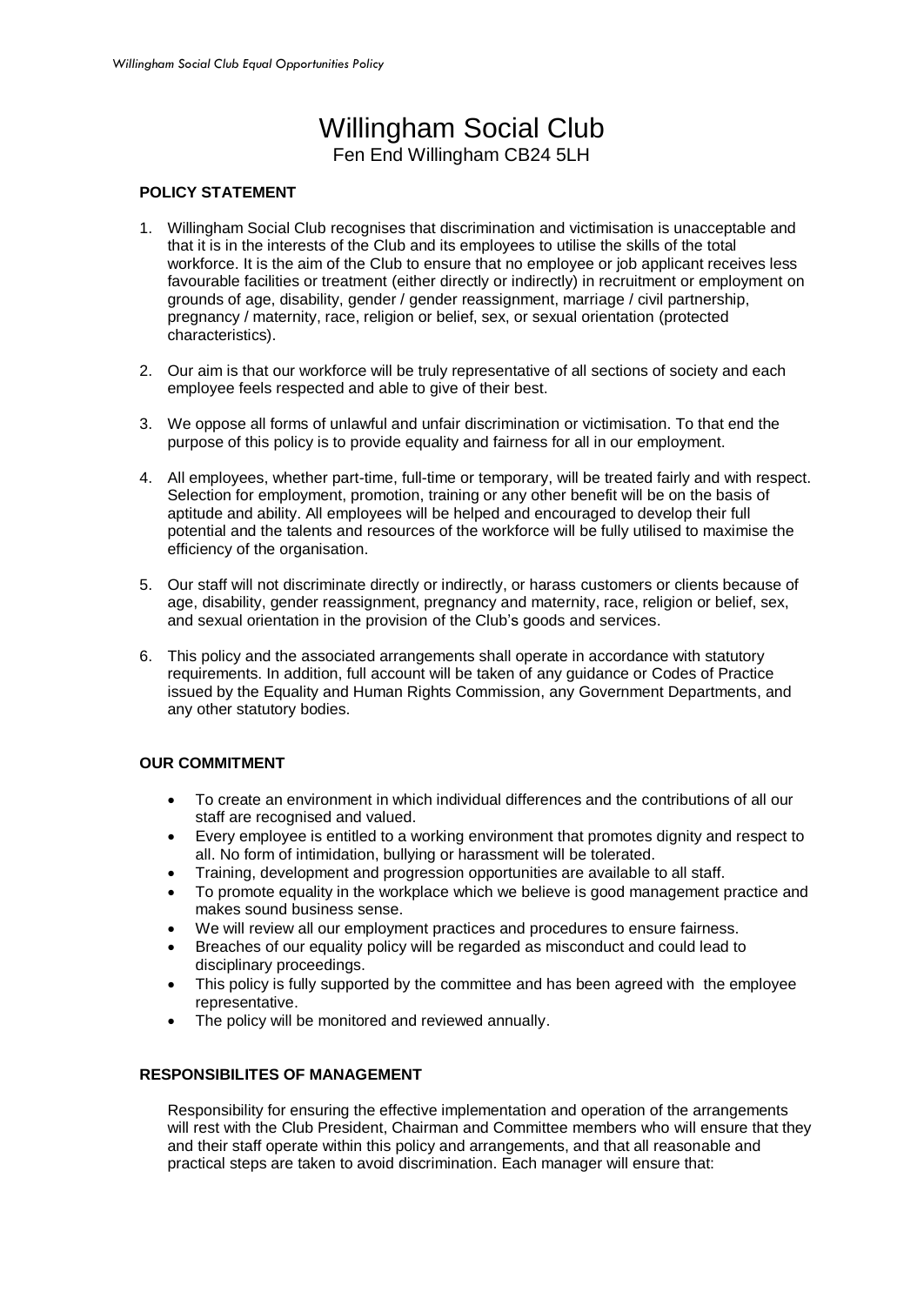- all their staff are aware of the policy and the arrangements, and the reasons for the policy;
- grievances concerning discrimination are dealt with properly, fairly and as quickly as possible;
- proper records are maintained.

The Committee will be responsible for monitoring the operation of the policy in respect of employees and job applicants.

## **RESPONSIBILITIES OF STAFF**

Responsibility for ensuring that there is no unlawful discrimination rests with all staff and the attitudes of staff are crucial to the successful operation of fair employment practices. In particular, all members of staff should:

- comply with the policy and arrangements;
- not discriminate in their day to day activities or induce others to do so;
- not victimise, harass or intimidate other staff or groups who have, or are perceived to have one of the protected characteristics.
- ensure no individual is discriminated against or harassed because of their association with another individual who has a protected characteristic.
- inform the Committee if they become aware of any discriminatory practice.

## **THIRD PARTIES**

Third-party harassment occurs where a Club employee is harassed, and the harassment is related to a protected characteristic, by third parties such as clients or customers. Willingham Social Club will not tolerate such actions against its staff, and the employee concerned should inform their manager / supervisor at once that this has occurred. Willingham Social Club will fully investigate and take all reasonable steps to ensure such harassment does not happen again.

# **RELATED POLICIES AND ARRANGEMENTS**

All employment policies and arrangements have a bearing on equality of opportunity. The Club policies will be reviewed regularly and any discriminatory elements removed.

# **RIGHTS OF DISABLED PEOPLE**

The Club attaches particular importance to the needs of disabled people.

Under the terms of this policy, managers are required to:

- make reasonable adjustment to maintain the services of an employee who becomes disabled, for example, training, provision of special equipment, reduced working hours. (NB: managers are expected to seek advice on the availability of advice and guidance from external agencies to maintain disabled people in employment);
- include disabled people in training/development programmes;
- give full and proper consideration to disabled people who apply for jobs, having regard to making reasonable adjustments for their particular aptitudes and abilities to allow them to be able to do the job.

## **EQUALITY TRAINING**